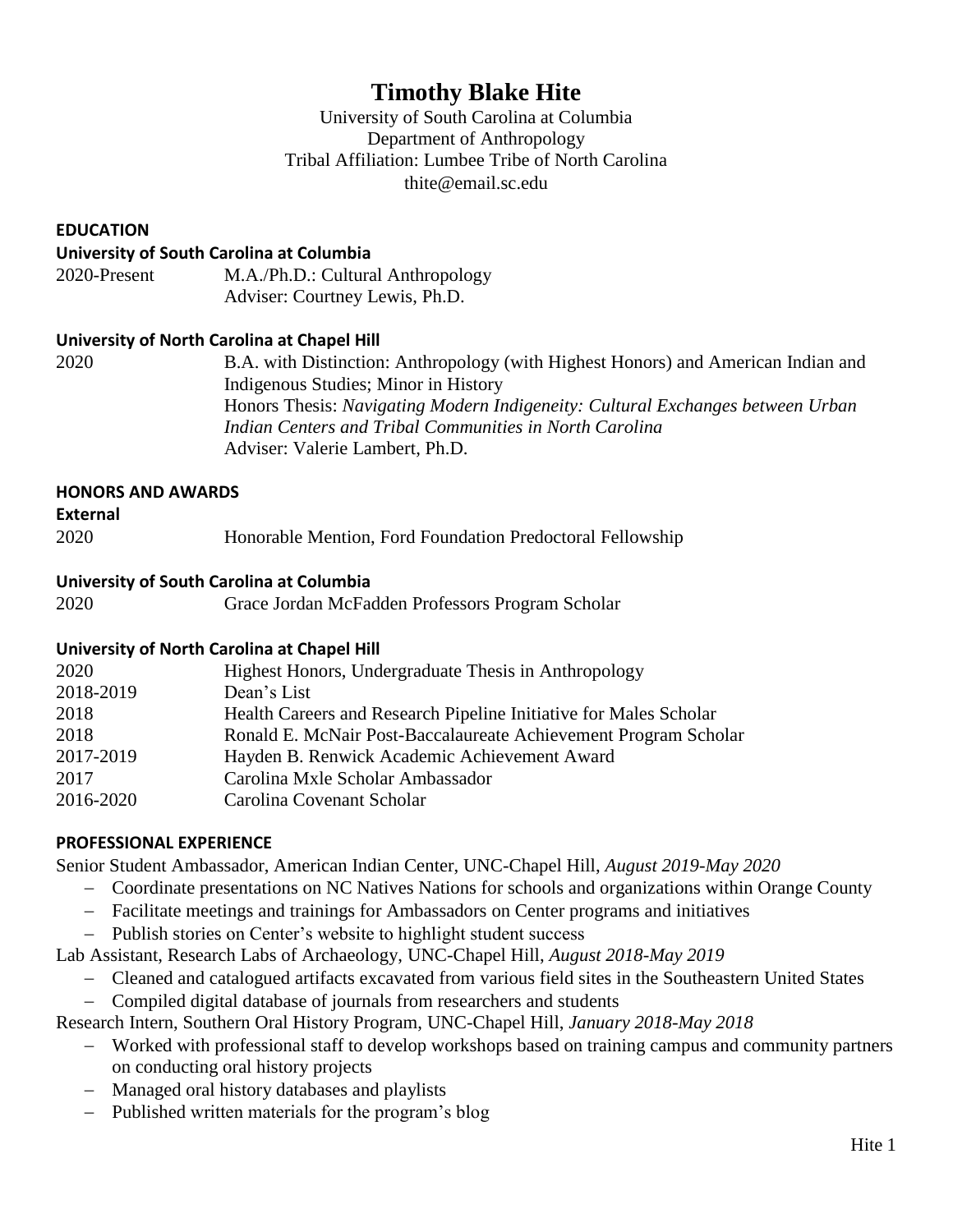Research Ambassador, American Indian Center, UNC-Chapel Hill, *August 2016-May 2018*

- − Collected data, both qualitative and quantitative, that was used to reflect on past events and enhance future events
- − Analyzed the Environmental Impact Study for the Atlantic Coast Pipeline and prepared a summary used by the Native Nations affected by its construction
- − Aided in search process for new Director

# **CONFERENCES**

- 2020 Hite, Blake. "Navigating Modern Indigeneity: Cultural Exchanges within and beyond North Carolina." 16<sup>th</sup> Annual Southeastern Indian Studies Conference, Oral Presentation, University of North Carolina at Pembroke, Pembroke, North Carolina, *Cancelled due to COVID-19 Outbreak*.
- 2019 Hite, Blake. "Navigating Modern Indigeneity: Cultural Exchanges between Urban IndianCenters and Tribal Communities." 6<sup>th</sup> Annual McNair Scholars Research Conference, Oral Presentation, International University, Miami, Florida.
- 2018 Hite, Blake, Lily Lou, Emma Miller, Kimberly Oliver, Mina Yakubu. "American Indian Activism at UNC-Chapel Hill." Oral History Association Conference, Poster Presentation, Concordia University, Montreal, Quebec.

# **SYMPOSIA**

- 2019 Hite, Blake. "Navigating Modern Indigeneity: Cultural Exchanges between Urban Indian Centers and Tribal Communities." 5th Annual Summer Undergraduate Pipeline Research Symposium, Oral Presentation, UNC-Chapel Hill, Chapel Hill, North Carolina.
- 2019 Hite, Blake, Richard Fernandez, Kolby Hunter, Jamison Lowery. "Start Strong Summer Transition Program". Young Men of Color Symposium, Oral Presentation, Park School of Baltimore, Baltimore, Maryland.
- 2019 Participant, 3<sup>rd</sup> Annual Cherokee Language Symposium, Cherokee, North Carolina

# **EXHIBITIONS**

2019 Lumbee History Exhibit (1970-1989): AMST 234: Tribal Studies, Wilson Library, UNC-Chapel Hill, *May-August 2019*

# **TEACHING AND MENTORSHIP**

# **University of South Carolina at Columbia**

Teaching Assistant, Department of Anthropology, *August 2020-Present*

− ANTH 102: Understanding other Cultures

# **University of North Carolina at Chapel Hill**

Research Instructor, Upward Bound Program, *June-July 2019*

- − Mentored high school seniors in developing unique research project which won first place at the Upward Bound Research Symposium
- − Lead mini-lectures on different aspects of research
- Mentor/Residential Adviser, Start Strong, *June 2017, 2019*
	- − Facilitated the pilot program for incoming men of color so they could adjust to college life early
	- − Ensured safety of participants while they were on campus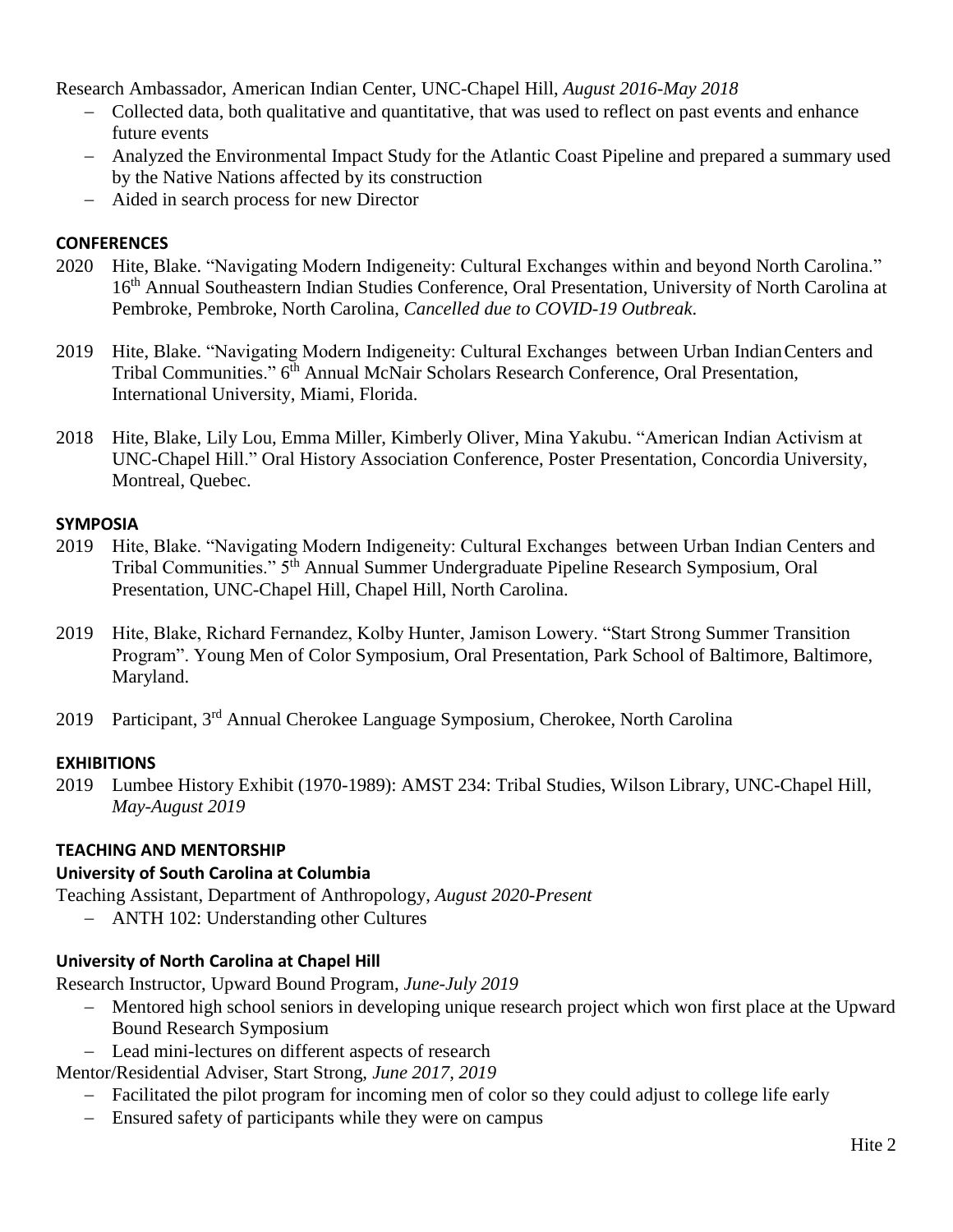- − Co-developed training program for new staff members
- Clan Leader, Carolina Horizons, *June 2017, 2018, 2019*
	- − Lead Native American high school students during their stay at UNC
	- − Facilitated college essay writing workshops and discussion circles

Native Orientation Leader, New Student Orientation, American Indian Center, *September 2018*

− Facilitated college transition for incoming American Indian students at UNC-Chapel Hill

− Ensured safe transportation of students from campus to Coharie Indian Tribal grounds in Clinton, NC

Counselor, Summer Bridge, *June-July 2018*

- − Served as Residential Advisor for incoming first year students at UNC-Chapel Hill
- − Facilitated extracurricular and educational activities

Community Counselor, UNC Project Uplift, *May-June 2018*

- − Worked with rising High School Seniors when they stay on campus
- − Facilitated activities to educate students about college
- − Recognized as counselor of the week due to exceptional engagement with program participants

Legacy Leader, Achieving Carolina Excellence (ACE), *August 2017*

- − Facilitated workshops that educated incoming students on American Indian resources on campus
- − Guided students to workshops/presentations about college life

# **SERVICE**

Native Student Representative, Men of Color Panel, UNC-Chapel Hill Admission Directors Training, *Fall 2019*

Served on panel to educate new and returning Assistant Directors on lived experience of men of color, specifically Native men, on applying to UNC

Native Undergraduate Student Representative, Provost Discussion on American Indian Center and Research, UNC-Chapel Hill, *Fall 2018*

− Worked with campus leaders in developing new mission for the American Indian Center and American Indian outreach state and nation wide

Panelist, Carolina College Advising Corps, *June 2018*

- − Facilitated training for college advisors on American Indians
- UNC-Chapel Hill Representative, Tar Heel Target, *Fall 2017*
- Spoke to students at Purnell Swett High School about UNC and the college application process

UNC-Chapel Hill Student Representative, University Network of Native Leaders (UNNL), *Fall 2017*

- − Attended culturally tailored leadership trainings provided by the American Indian Center
- − Networked with Native American students from other state universities in North Carolina

# **PUBLIC ENGAGEMENT**

Lead Tour Guide, Native Narrative Tour, American Indian Center, Chapel Hill, NC, *August 2016-May 2020*

- − Facilitate tour with over two hundred past participants on the American Indian history and impact at UNC-Chapel Hill
- − Modified tour based on oral histories of current and past Native students

Presenter, Native American Family Weekend, Nasher Museum, Duke University, Durham, NC, *October 2019*

− Presented to over three hundred people about Southeastern peoples and lifeways as part of Native Voices exhibit

Multicultural Festival, Tyron Palace, New Bern, NC, *July 2019*

Presented to over eight hundred attendees at the inaugural event about North Carolina's Indigenous people

Cultural Festival, Native American Village, Lexington, NC, *April 2019*

Engaged with over one hundred people on American Indian history, art and plants